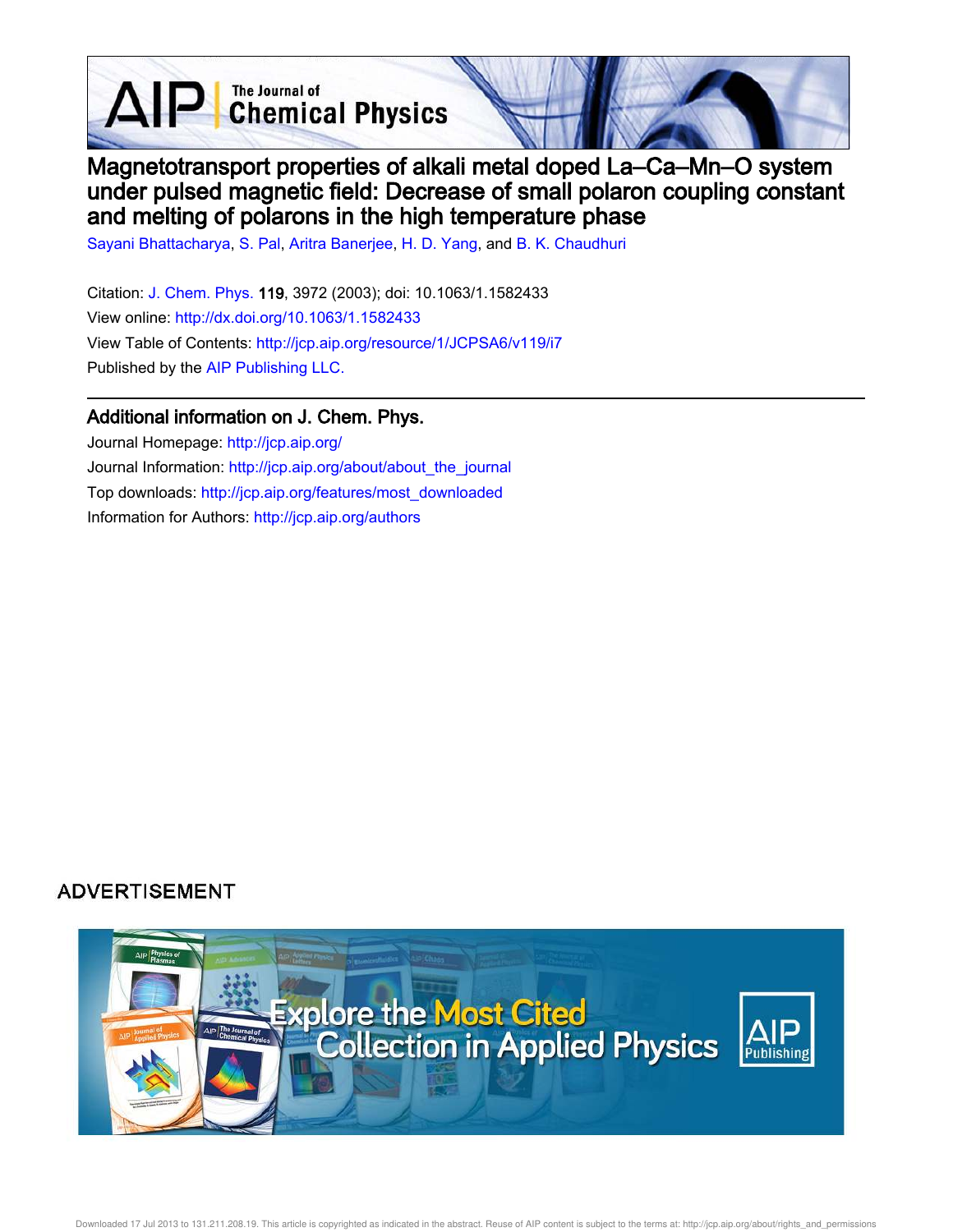### **Magnetotransport properties of alkali metal doped La–Ca–Mn–O system under pulsed magnetic field: Decrease of small polaron coupling constant and melting of polarons in the high temperature phase**

Sayani Bhattacharya,<sup>a)</sup> S. Pal, and Aritra Banerjee

*Department of Solid State Physics, Indian Association for the Cultivation of Science, Kolkata-700032, India*

H. D. Yang

*Department of Physics, National Sun Yat Sen University, Kaohsiung-804, Taiwan, Republic of China*

B. K. Chaudhuri

*Department of Solid State Physics, Indian Association for the Cultivation of Science, Kolkata-700032, India and Department of Physics, National Sun Yat Sen University, Kaohsiung-804, Taiwan, Republic of China*

(Received 4 November 2002; accepted 22 April 2003)

Pulsed magnetic field  $(0-4.4 T)$  was used to study the magnetic field dependent resistivity  $(12-350$ K) and thermoelectric power (0–1.5 T) of Na and K-doped  $La_{0.7}Ca_{0.7-y}A_yMnO_3$  (0.0  $\leq y \leq 0.3$ , A=Na, K) system showing semiconducting to metallic transitions around temperature  $T_p$ . Na/K-doping increases both conductivity and  $T_p$ . In La<sub>1-x</sub>Ca<sub>x</sub>MnO<sub>3</sub>, an increase of  $T_p$  and conductivity with an increase of Ca (for  $x \le 0.33$ ) are small and the small polaron coupling constant  $(\gamma)$  and hence the electron-lattice (phonon) interaction is strong. But in the Na/K doped system,  $\gamma$ is small and for  $y \ge 0.05$ , Motts' condition of strong el–ph interaction breaks down in the high temperature  $(T>T_p)$  phase. Increase of conductivity in the Na/K doped system is caused by the decrease of  $\gamma$ , binding energy  $(W_p)$ , hopping energy  $(W_H)$ , and effective mass  $(m_p)$  of the polarons leading to the melting (we call it) of polarons in the  $T>T_p$  phase. This melting results in an increase of exchange coupling constant between spins. Field dependent thermoelectric power (TEP) of the samples (measured between  $80-300$  K) also supports the small polaron hopping conduction. The resistivity data are well fitted with the variable range hopping model for a limited range of temperature  $(T_p \le T \le \theta_p/2, \theta_p$  being the Debye temperature) while thermally activated small polaron hopping model is found valid for  $T > \theta_p/2$ . With the application of a magnetic field, the density of states at the Fermi level increases. The TEP data indicate the importance of electron-magnon contribution in the low temperature  $(T < T_p)$  ferromagnetic metallic phase. Estimated polaron bandwidth (*J*) satisfies Holstein's condition of the adiabatic "small polaron" hopping conduction mechanism for the region  $T>T_p$ . © 2003 American Institute of Physics. [DOI: 10.1063/1.1582433]

#### **I. INTRODUCTION**

Rare-earth manganites of the type  $Ln_{1-x}M_xMnO_3$  (Ln  $=L$ a, Pr, Nd, etc. and M=Ca, Pb, Ba, etc.) have attracted the attention of many researchers worldwide because of their interesting properties<sup>1</sup> like metal–insulator transition (MIT), ferromagnetic (FM) to paramagnetic (PM) phase change, charge ordering (CO), colossal magnetoresistance (CMR), etc. These ceramic oxide materials also show<sup>2</sup> a systematic variation in thermoelectric power (Seebeck coefficient) depending on the temperature as well as on the doping concentrations  $(x)$ . The conduction mechanism in these mixed valence manganites is a complex interplay between magnetic spin, charge ordering and also structural change. When  $La^{3+}$ in the parent insulating  $\text{LaMnO}_3$  is substituted by a divalent element  $(M)$ , some of the Mn ions change its valence state from  $3+$  to  $4+$  and becomes ferromagnetic with a welldefined Curie temperature  $(T_c)$  below which the material is metallic. According to Zener, $3$  magnetism in such systems is primarily caused by the double exchange (DE) mechanism which involves the hopping of a *d*-hole from  $Mn^{4+}$  ( $d^3$ , $t^3_{2g}$ , $S=3/2$ ) to  $Mn^{3+}$  ( $d^4$ , $t^3_{2g}$ , $e^1_g$ , $S=2$ ) via the central oxygen atom. Recently, several theoretical and experimental $4$  investigations indicate that in addition to the DE interaction, a second mechanism such as the formation of small polarons in the paramagnetic (semiconducting) phase  $(T>T_p)$  should be invoked in order to explain the basic physics of doped manganites. A strong electron (hole)-lattice (phonon) interaction involved in such compounds leads to the polaron formation<sup>5</sup> and polaronic hopping conduction mechanism has been used to explain the semiconducting behavior above  $T_p$ . Recently, some reports of correlated polaron (bipolarons) formation have also been reported.<sup>6</sup> However, there is no consensus<sup>7</sup> about the bipolarons (or two small polarons) at the elevated temperatures  $(T>T_p)$ . So far, variable range hopping (VRH) model has been used to explain<sup>8,9</sup> the conductivity data above  $T_p$ . However, controversy still exists whether this model could be used for the entire temperature above MIT or not. The VRH model is, in general, applicable for the low temperature region well below the Debye temperature. It has also been shown in a

a)Author to whom correspondence should be addressed. Electronic mail: sspsb2@mahendra.iacs.res.in; Fax: +91-33-4732805.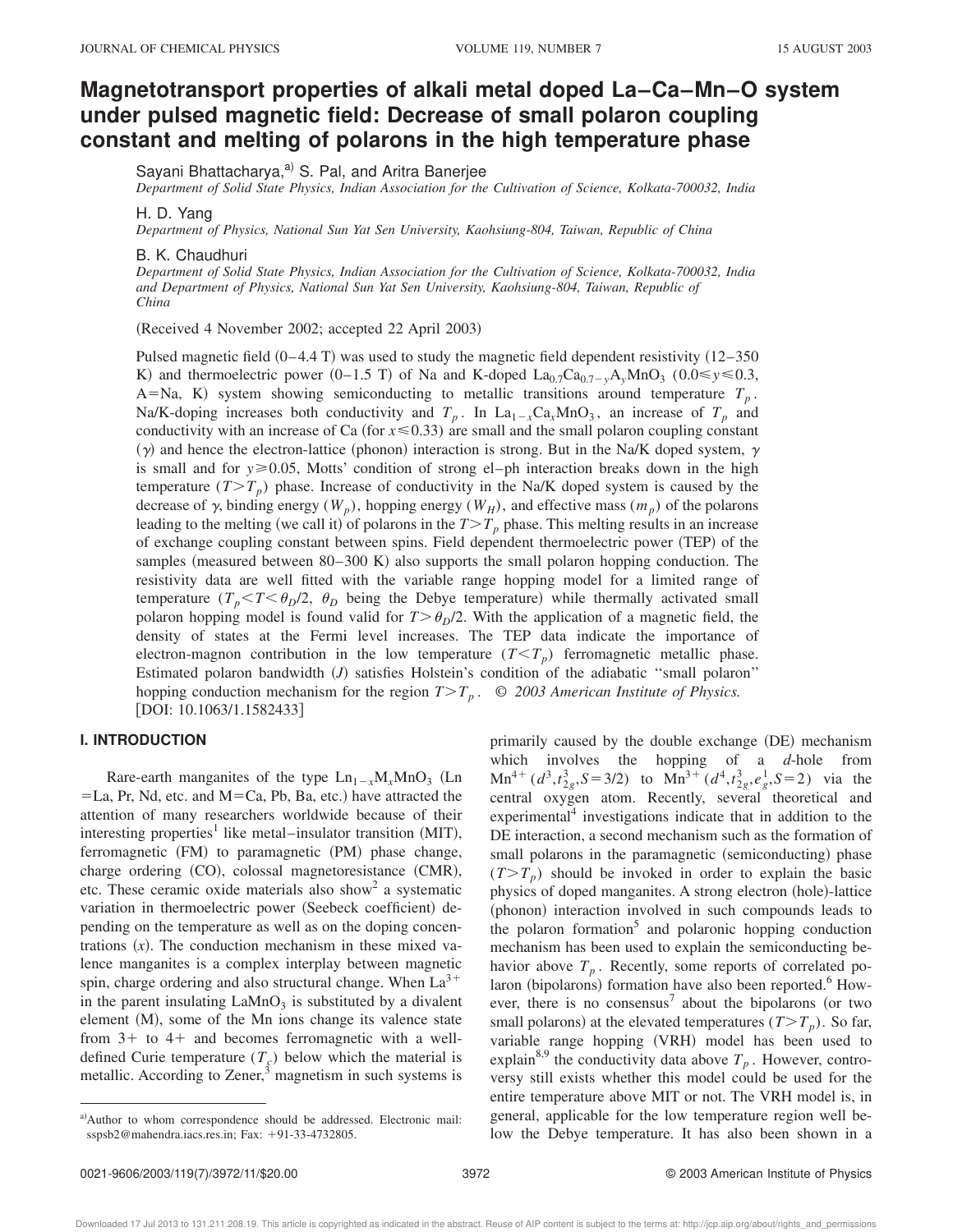recent paper<sup>10</sup> that the VRH model is valid for the La–Pb– Mn–O-type system for a limited range of temperature  $(T_p$  $\langle T \langle \theta_p/2 \rangle$ . Application of this model for the manganite system in the high temperature range (well above  $T_p$ ) has not yet been well studied. Thus it is necessary to further study the conductivity data of different samples using this model.

For such an investigation, we have prepared a new alkali metal doped system where both monovalent alkali ion substitutions in the Ca site in La–Ca–Mn–O and application of magnetic field causes large increase of conductivity and MIT temperature  $T_p$ . Polaron coupling constant  $(\gamma)$  and other related parameters describing small polaron hopping conduction also decrease. In recent years, there are only a few reports $11-14$  of transport measurements on monovalent alkalimetal ion doped compounds (in the La site only) like La– Na–Mn–O, La–K–Mn–O, and La–Sr–Na–Mn–O. But there is no consensus on the effect of Na doping on  $T_p$  and transport properties. Furthermore, recently Zouari *et al.*<sup>15</sup> observed no MIT in the Na, K doped  $Pr_{0.8}Na_{1-x}K_xMnO_3$  system. All these prompted us to study the effect of monovalent alkali  $(Na)$  substitution in the Ca-site of La–Ca–Mn–O manganite. It is also worth mentioning that conductivity, magnetoresistance, and thermoelectric power (Seebeck coefficient) of the CMR materials have been measured, so far, mostly under continuous dc magnetic field.<sup>16</sup> In the present study we have used a pulsed magnetic field of short duration to study the transport properties (magnetoresistance) of the selected sample giving identical results as those obtained under dc magnetic field. Obviously, the advantage of the pulsed field is a high field of short duration, using relatively easy process, for studying magnetic properties of solid samples. Moreover, as the field is produced for an extremely short period, the heating effect is not very pronounced. So, in the present work, pulsed magnetic field<sup> $17}$ </sup> (0–4.4 T) has been applied to study the temperature and magnetic field dependent resistivity and TEP (at 0 and 1.5 T field) of Na/K doped  $La_{1-x}Ca_{x-y}A_yMnO_3$  (A=Na and K) for all the samples (with  $x=0.3$ ,  $0.0 \le y \le 0.3$ ). Since both Na and K doped samples show the same thermal variation of resistivity and TEP data and identical theoretical analysis is valid for all the samples, we concentrate our discussion on the Na doped samples only. Moreover, since TEP has been measured at 0 and 1.5 T magnetic field, resistivity data are shown only at 0 and  $1.5$  T magnetic field. The change (decrease) of maximum resistivity ( $\rho_{\text{max}}$ ) with an increase of field (0–4.4 T) has, however, been shown in this paper. From the study of field dependent resistivity  $(\rho)$  and thermoelectric power  $(S)$ , we tried to find the effect of magnetic field on the polaron coupling constant  $(y)$  which is a measure of the electron-lattice  $(phonom)$  interaction constant, the nature of hopping  $(adia$ batic or nonadiabatic), DOS at the Fermi level  $[N(E_F)],$ polaron hopping energy  $(W_H)$ , polaron effective mass  $(m_p)$ , polaron band width  $(J)$ , etc. All these parameters indicated in favor of the presence of small polarons in the system of our investigation. Present study also points out the breaking of the Mott's condition<sup>18</sup> of strong el–ph interaction ( $\gamma$ >4) in the present system with the increase of Na/K concentration (for  $y > 0.05$ ). The corresponding decrease in the polaron binding energy and hopping energy leads to the melting of

the small polaron in the high temperature  $(T>T_p)$  phase instead of forming large polarons.

#### **II. EXPERIMENT**

 $La_{1-x}Ca_{x-y}Na_yMnO_3$  (with  $x=0.3$  and  $y=0.0$ , 0.05,  $(0.1, 0.15, 0.3)$  of our present investigation were prepared by a standard ceramic processing technique similar to our earlier work.<sup>17</sup> Well mixed stoichiometric mixtures of  $La_2O_3$ , CaO,  $\text{Na}_2\text{CO}_3$ , and  $(\text{CH}_3\text{COO})_2\text{Mn}$ ,  $4\text{H}_2\text{O}$  each of purity 99.99% were first heated to 773 K and then to 1073 K for 5 h with intermediate grinding and then again annealing at 1173 K for 48 h. The sintered powder thus obtained was ground, palletized and annealed again at 1073 K for 72 h and then furnace cooled. For the K doped sample  $K_2CO_3$  was taken instead of  $Na<sub>2</sub>CO<sub>3</sub>$  and similar heating procedure were followed. X-ray powder diffraction study made with  $Cu K_{\alpha}$  radiation shows single-phase character of all the samples. Crystallographic structure of the sample with  $y=0.0$  is indexed as orthorhombic one, while the doped samples (with  $y=0.05, 0.1, 0.15$ , and 0.3) can be indexed by a rhombohedral lattice, which is consistent with the previously reported results. $11,12$  The resistivity and thermoelectric power of the samples were measured in the temperature range 12–350 K and 80–300 K, respectively, with an accuracy of temperature measurement  $\pm 0.5$  K. For the measurement of magnetoresistance under pulsed field, we used a lab-made setup of a pulsed magnetic field produced in an air-core solenoid coil by sudden discharge of a capacitor bank and the data were stored in a digital storage oscilloscope (Iwatsu,  $DS-6612$ , 60 MHz). The sample was mounted on the tail-end part of the modified closed cycle helium cryostat (Displex, Air Products) made by attaching a copper rod onto the lower part of the original displex. The sample placed nearly at the center of the solenoid coil feels a pulsed magnetic field in a vertical direction whenever a surge of current passes through the coil. Varying the capacitor voltage with the help of a variac changes the strength of the magnetic field. In the present case, we have measured upto a maximum magnetic field of 4.4 T. Detailed method of measurement of magnetic field has been discussed elsewhere.<sup>17</sup> The thermoelectric power  $(S)$  was measured by the standard differential technique in the 80–300 K temperature ranges. All the experimental data were collected in the heating direction after confirming the steady state. The temperature difference between the two electrodes  $(\Delta T)$  was maintained around 2 K with a programmable current source (Keithley 220). A Keithley 181 nanovoltmeter recorded the thermo-emf  $(\Delta V)$  developed between the two surfaces of the sample and the temperature difference  $(\Delta T)$  and thermopower was calculated from the relation  $S = \Delta V / \Delta T$ . A *K*-type (chromel-alumel) thermocouple (corrected) was used for temperature measurement with a WAHL data scanner (Model DS62) with an accuracy of  $\pm 0.1$  K.

#### **III. RESULTS AND DISCUSSION**

#### **A. Magnetic field dependent conductivity mechanism** (above and below  $T_p$ )

The thermal variation of the electrical resistivity (between 12–350 K) of the Na doped  $La_{0.7}Ca_{0.3-y}Na_yMnO_3$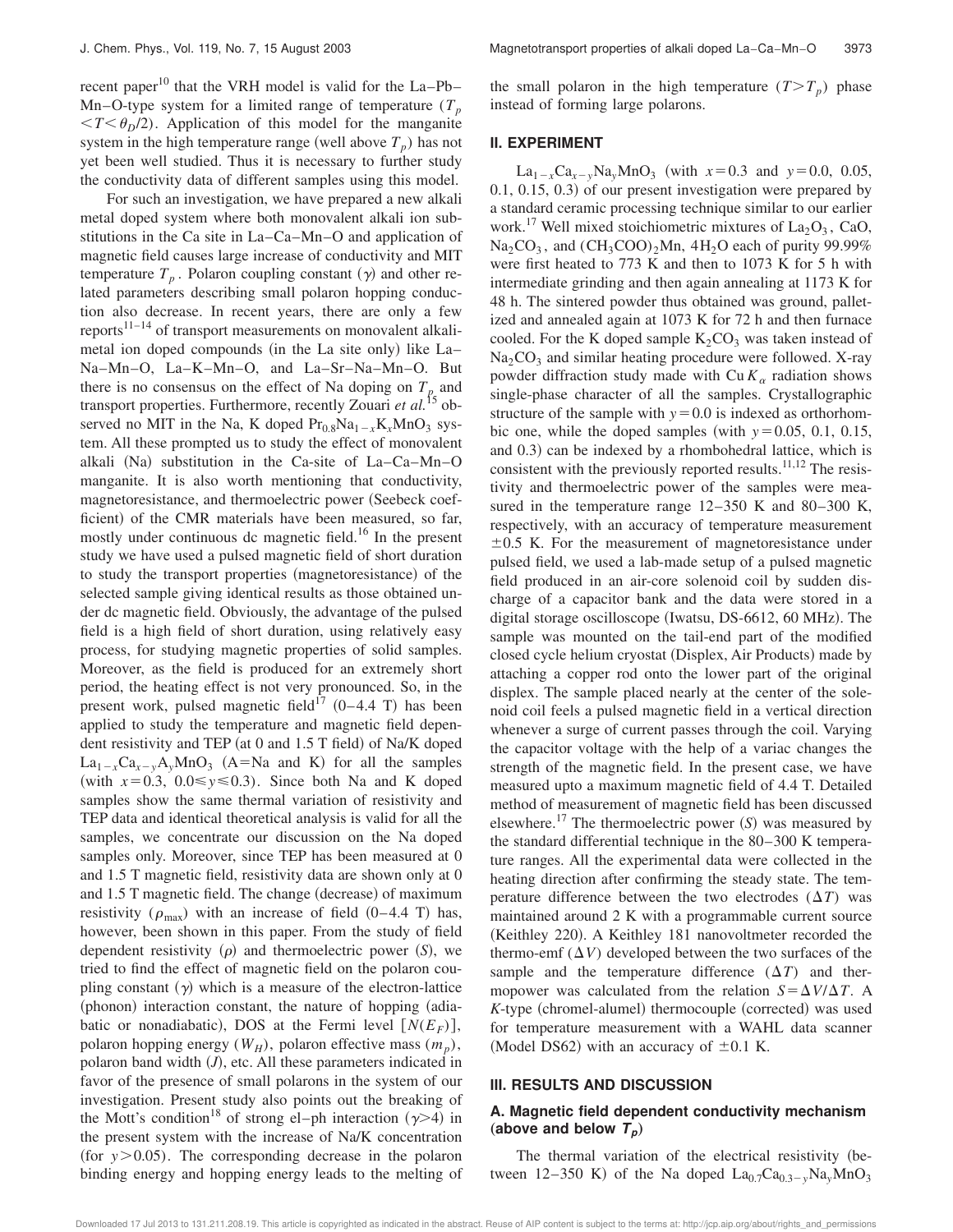

FIG. 1. Thermal variation of resistivity  $(\rho)$  of  $(a)$  $\text{La}_{0.7}\text{Ca}_{0.3-y}\text{Na}_{y}\text{MnO}_3$  (0.0  $\leq y \leq 0.3$ ) and (b)  $\text{La}_{0.7}\text{Ca}_{0.3-y}\text{K}_{y}\text{MnO}_3$  (0.0  $\leq y$  $\leq 0.15$ ) at zero applied field. (c) Maximum resistivity ( $\rho_{\text{max}}$ ) and metal insulator transition (MIT) temperature  $T_p$  as a function of doping concentration (y) showing clearly the saturation of  $\rho_{\text{max}}$  and  $T_p$  after a certain doping level.

with different doping concentration  $(y)$  shown in Fig. 1(a). The corresponding curve for the K doped samples shown in Fig.  $1(b)$  indicates identical behavior with that of the Na doped samples. For all the Na/K doped samples, distinct peaks are observed in the resistivity versus temperature



FIG. 2. Variation of maximum resistivity ( $\rho_{\text{max}}$ ) at the metal insulator transition temperature  $(T_p)$  of the  $\text{La}_{0.7}\text{Ca}_{0.3-y}\text{Na}_y\text{MnO}_3$  (0.0  $\leq y \leq 0.3$ ) samples with an increase of magnetic field  $(B=0-4.4$  T).

curves around  $T_p$ . The  $T_p$  values of the samples are obtained from the curves in Fig. 1, where  $d\rho/dT=0$ . The low temperature  $(T < T_p)$  resistivity shows metallic behavior with  $d\rho/dT$  > 0. The maximum resistivity  $\rho_{\text{max}}$  (peak value) decreases and  $T_p$  shifts to the higher temperature as Na or K concentration *y* increases (Table I). This increase in conductivity with Na/K doping is considered to be associated with the increase of the ratio of  $Mn^{4+}/Mn^{3+}$ , which in turn contributes to the enhancement of hole concentration in the  $e_g$ band. The values of the ratio of  $Mn^{4+}/Mn^{3+}$  with increasing *y*, obtained from the valency calculations (Table I) supports this argument. The cation valency distribution can be represented as  $La_{1-x}^{3+}Ca_{x-y}^{2+}Na_y[Mn_{1-(x+y)}^{3+}Mn_{x+y}^{4+}]O_3$ . For every *y* amount of Na<sup>+</sup> or K<sup>+</sup> ions, there is an increase of (*x*  $+y$ ) amount of Mn<sup>4+</sup> ions. Hence, even for a small amount of Na/K doping, there will be a huge increase of charge carriers and thus resistivity is decreased with increase of Na/K concentration. Moreover, with the increase in the ratio of  $Mn^{4+}/Mn^{3+}$ , the ferromagnetic double-exchange (FMDE) interaction increases and, therefore, the extension of metallic phase is obtained with increasing Na/K doping. After a certain optimal amount of doping concentration  $(y)$ when there is sufficient  $Mn^{4+}$  ions, superexchange interaction through the  $\pi$  orbital,  $t_{2g}(\text{Mn}) - 2p_{\pi}(\text{O}) - t_{2g}(\text{Mn})$ dominates over the DE interaction and hence  $T_p$  almost saturates [as observed from Fig. 1(c)]. Figure 2 shows the shifting of maximum resistivity ( $\rho_{\text{max}}$ ) at  $T_p$  (obtained from the

TABLE I. Room temperature resistivity  $(\rho_{RT})$ , metal–insulator (MIT) transition temperature  $(T_p)$ , Debye temperature ( $\theta_D$ ), Mn<sup>4+</sup>/Mn<sup>3+</sup> ratio, and some other important estimated parameters of La<sub>0.7</sub>Ca<sub>0.3-y</sub>Na<sub>*y*</sub>MnO<sub>3</sub> for different values of Na ion concentration (y).

| v    | $r_n(\check{A})$ | $m_p(g)$<br>$\times 10^{25}$ | $R(\AA)$ | $N$ (cm <sup>-3</sup> )<br>$\times 10^{-21}$ | $\theta_D$ (K) | $\nu_{\rm ph}$ (Hz)<br>$\times 10^{-13}$ | $\rho_{\rm RT}$<br>(ohm cm) | $T_n$ (K)   | $Mn^{4+}/$<br>$Mn^{3+}$ |
|------|------------------|------------------------------|----------|----------------------------------------------|----------------|------------------------------------------|-----------------------------|-------------|-------------------------|
| 0.0  | 1.63             | 5.2649                       | 4.04     | 15.208                                       | $510.20 \pm 1$ | 1.063                                    | $1.44 \pm 0.05$             | $220 \pm 1$ | 0.428                   |
| 0.05 | 1.67             | 1.7163                       | 4.16     | 13.908                                       | $569.80 \pm 1$ | 1.187                                    | $1.31 \pm 0.05$             | $270 \pm 1$ | 0.538                   |
| 0.10 | 1.60             | 0.9648                       | 3.97     | 16.024                                       | $626.96 \pm 1$ | 1.306                                    | $0.91 \pm 0.05$             | $283 \pm 1$ | 0.666                   |
| 0.15 | 1.60             | 0.6662                       | 4.00     | 15.997                                       | $653.59 \pm 1$ | 1.361                                    | $0.67 \pm 0.05$             | $287 \pm 1$ | 0.818                   |
| 0.30 | 1.70             | 0.4772                       | 4.22     | 13.261                                       | $657.90 \pm 1$ | 1.370                                    | $0.44 \pm 0.05$             | $292 \pm 1$ | 1.500                   |

Downloaded 17 Jul 2013 to 131.211.208.19. This article is copyrighted as indicated in the abstract. Reuse of AIP content is subject to the terms at: http://jcp.aip.org/about/rights\_and\_permissions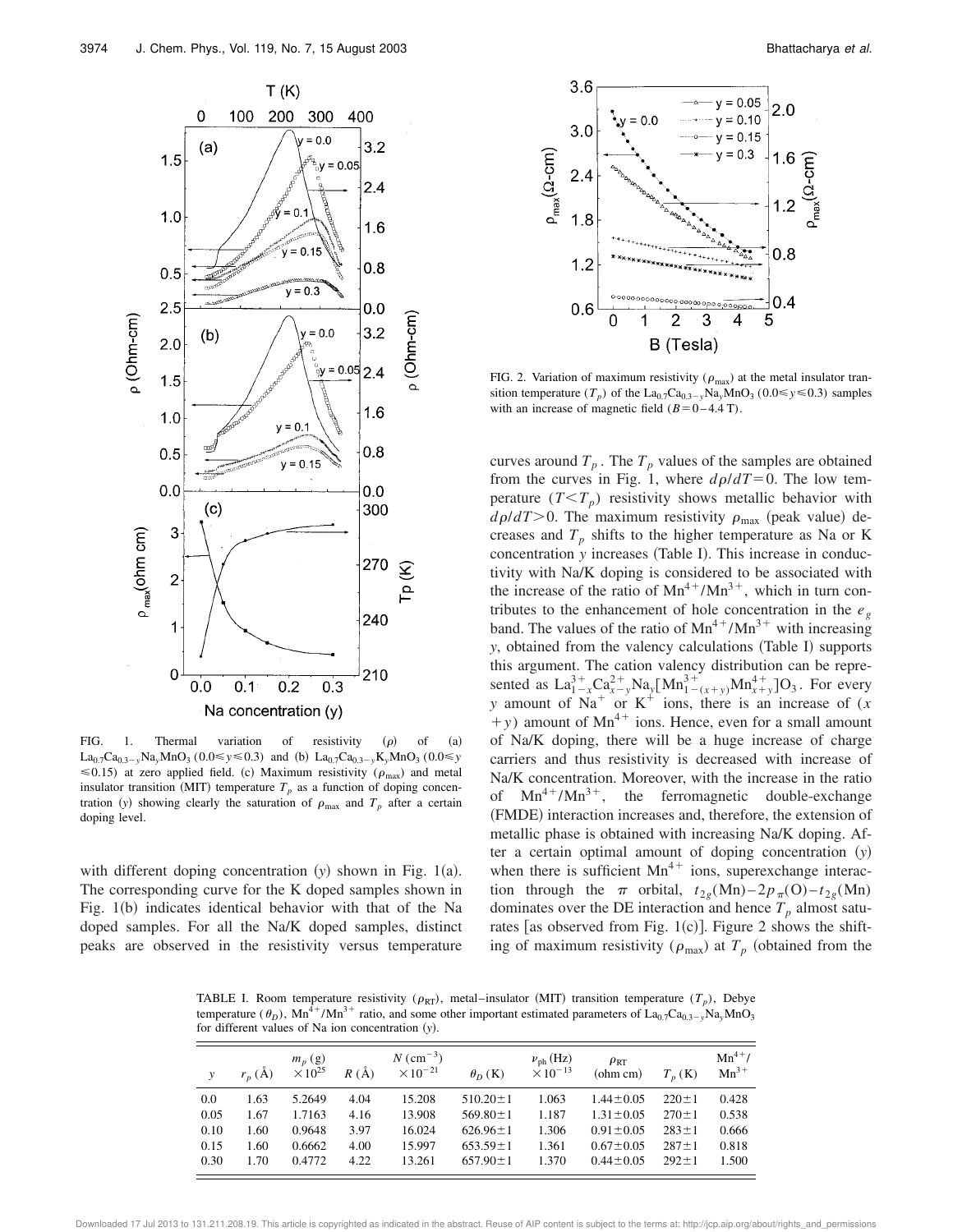

FIG. 3. Variation of resistivity in the absence  $(B=0.0 \text{ T})$  and presence (*B*)  $=1.5$  T) of the magnetic field (*B*) and %MR (for *B* = 1.5 T) with temperature for the sample  $La_{0.7}Ca_{0.3-y}Na_yMnO_3$  with  $y=$  (a) 0.05 and (b) 0.15.

study of field dependent resistivity of the samples) towards lower resistivity value with an increase of magnetic field  $~($ from 0 to 4.4 T $)$ . For the Na doped sample in the La site viz.,  $La_{1-x}Na_xMnO_3$ , Rao *et al.*<sup>12</sup> and Roy *et al.*<sup>14</sup> also obtained similar results where increasing Na content results in an increase in conductivity and  $T_p$ . On the contrary, for the  $La_{0.7}Sr_{0.3-x}Na_xMnO_3$  system Abdelmoula *et al.*<sup>13</sup> reported an increase in  $\rho$  and decrease of  $T_p$  with increasing Na content which they attributed to the weak DE interaction and smaller M-site cation radius  $\langle r_{\rm M} \rangle$ .

We notice from Fig. 3 that the application of magnetic field decreases the resistivity of the Na doped  $La_{0.7}Ca_{0.3-y}Na_yMnO_3$  oxides throughout the temperature range of our investigation and  $T_p$  shifts towards higher temperature side. Similar is the case with the K doped samples. This observation may be explained by considering that with the application of a magnetic field, local ordering of magnetic spin occurs which causes the ferromagnetic metallic (FMM) state to suppress the paramagnetic insulating (PMI) state and, therefore,  $T_p$  shifts towards higher temperature. Because of the spin ordering, the charge carriers also suffer less scattering with the increase of exchange interaction and hence resistivity decreases thereby showing a large negative magnetoresistance (MR)  $[-(R<sub>H</sub>-R<sub>0</sub>)/R<sub>0</sub> \times 100\%$ , where  $R<sub>H</sub>$  and  $R<sub>0</sub>$  are, respectively, the resistances in presence and in absence of magnetic fields]. As the spin ordering is more



FIG. 4. Linear fit of the low temperature (low temperature  $T < T_p$  FM region) resistivity data with the  $T^2$  term [Eq. (1)] in the absence ( $\vec{B}=0$ ) and presence  $(B=1.5 \text{ T})$  of the magnetic field  $(B)$  for the samples  $La_{0.7}Ca_{0.3-y}Na_yMnO_3$  with (a)  $y=0.0$ , (b)  $y=0.05$ , (c)  $y=0.1$ , (d) y  $= 0.15.$ 

pronounced in the low temperature FM phase, the effect of magnetic field on resistivity is more in this low temperature phase whereas in the PMI state  $(T>T_p)$ , the effect of field on the resistivity is comparatively smaller. The decrease in resistivity, due to applied field, is maximum near the resistivity peak thereby showing a peak in the %MR versus temperature plot (Fig. 3) around  $T_p$ .

As observed from Fig. 4, the resistivity data for all the samples in the low temperature FM phase can be fitted with an equation of the form,

$$
\rho = \rho_0 + \rho_2 T^2,\tag{1}
$$

where the temperature independent part  $\rho_0$  is the resistivity due to domain, grain boundary and other temperature independent scattering mechanism. The second term was described by Urushibara et al.<sup>1</sup> as arising from electron– electron scattering process dominating the low temperature transport phenomenon. But due to Mott,  $^{19}$  a  $\rho \sim T^2$  term does not necessarily suggest only electron–electron scattering and he further recommended that electron–magnon scattering must be associated with the resistivity in the FM phases. The parameters obtained from best fitting of the low temperature resistivity data with Eq.  $(1)$  are shown in Table II. It is seen that  $\rho_0$  decreases significantly with magnetic field due to the influence of the magnetic field on the magnetic domains. As magnetic field increases, domain boundary decreases and hence  $\rho_0$  becomes smaller.<sup>10,20</sup> The decrease in the electronspin scattering term  $\rho_2$  is considered to be due to the suppression of spin fluctuation in presence of magnetic field (proportional to  $H^{-1/3}$ ).<sup>21</sup>

Again, in the high temperature  $(T>T_p)$  insulating (semiconducting) phase, the conductivity data dominated by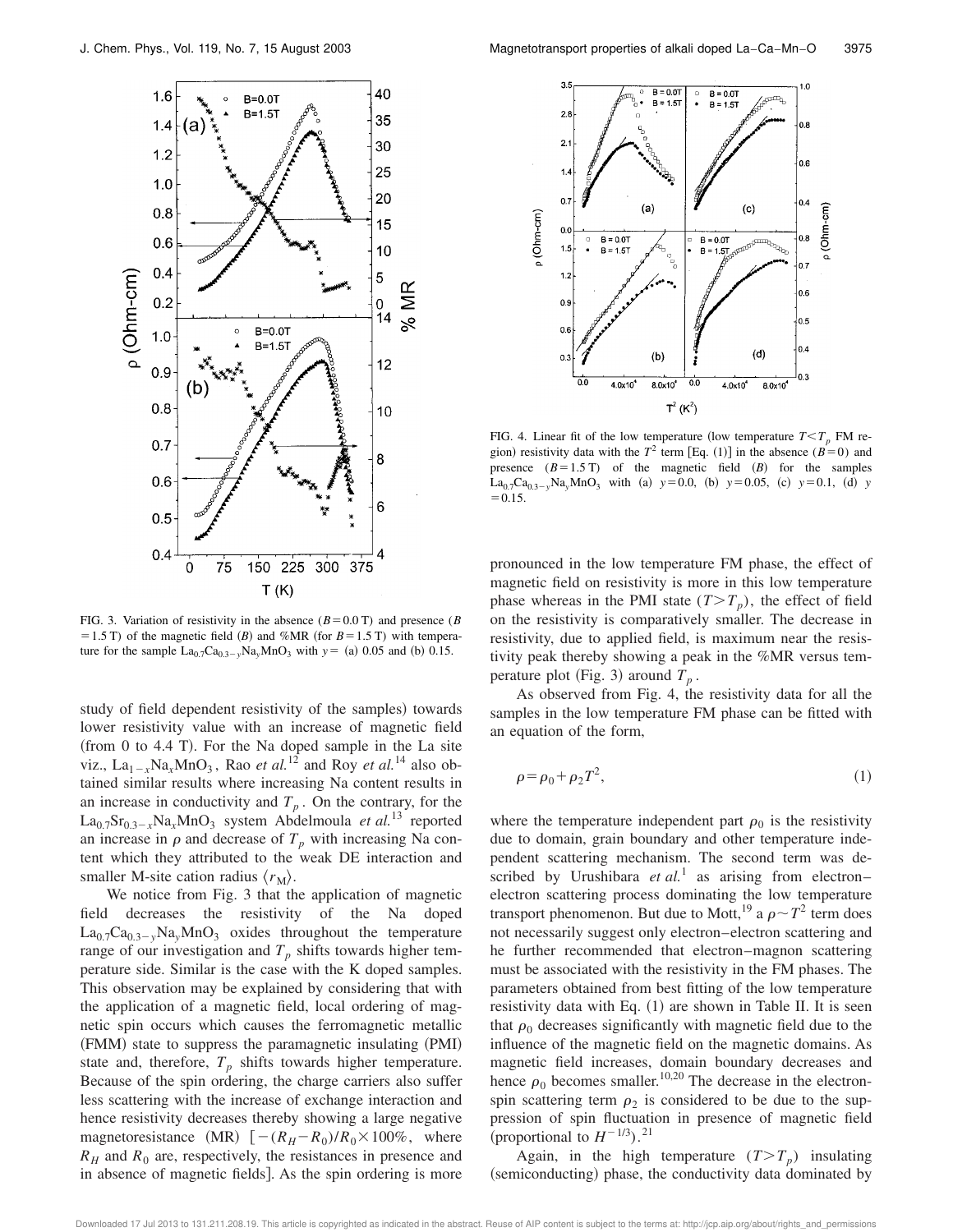TABLE II. The values of the parameters  $\rho_0$  and  $\rho_2$  obtained from fitting the low temperature  $(T < T_p)$  resistivity data with Eq. (1) both in the presence  $(B=1.5 \text{ T})$  and in the absence  $(B=0)$  of the magnetic field *B* for the  $La_{0.7}Ca_{0.3-y}Na_yMnO_3$  for different values of Na concentration (y).

|      | $\rho_0$ (Ohm cm) |             | $\rho_2$ (Ohm cm K <sup>-2</sup> ) |                       |  |  |
|------|-------------------|-------------|------------------------------------|-----------------------|--|--|
| v    | $B = 0.0$ T       | $B = 1.5$ T | $B = 0.0$ T                        | $B = 1.5$ T           |  |  |
| 0.0  | 1.13              | 0.97        | $6.10\times10^{-5}$                | $3.40 \times 10^{-5}$ |  |  |
| 0.05 | 0.48              | 0.45        | $1.52 \times 10^{-5}$              | $1.28 \times 10^{-5}$ |  |  |
| 0.10 | 0.46              | 0.42        | $7.25 \times 10^{-6}$              | $6.06 \times 10^{-6}$ |  |  |
| 0.15 | 0.45              | 0.45        | $6.07 \times 10^{-6}$              | $4.53 \times 10^{-6}$ |  |  |
| 0.30 | 0.26              | 0.24        | $4.90\times10^{-6}$                | $4.49 \times 10^{-6}$ |  |  |

the thermally activated hopping of a small polaron<sup>22</sup> are fitted well with the small polaron hopping (SPH) model of Mott<sup>23</sup> viz..

$$
\rho/T = \rho_{\alpha} \exp(E_p / k_B T),\tag{2}
$$

where  $\rho_{\alpha} = [k_B / \nu_{ph}Ne^2R^2C(1-C)]exp(2\alpha R)$ ,  $k_B$  is the Boltzmann constant, and *T* is the absolute temperature. *N* is the number of ion sites per unit volume (obtained from the density data),  $R$  is the average intersite spacing obtained from the relation  $R = (1/N)^{1/3}$ , *C* is the fraction of sites occupied by a polaron,  $\alpha$  is the electron wave function decay constant obtained from fitting the experimental conductivity data,  $v_{\text{ph}}$  is the optical phonon frequency (estimated from the relation  $h\nu_{\text{ph}} = k_B \theta_D$ , the Debye temperature  $\theta_D$  is estimated from the conductivity data). The estimated values of optical phonon frequency (Table I) are found to be very close to the  $v<sub>ph</sub>$  value estimated from the infrared spectra (Fig. 5, corresponding to the peak at nearly 600 cm<sup>-1</sup>) which is of the order of  $1.28 \times 10^{13}$  Hz. Thus the optical phonon frequency does not change appreciably in these samples. The activation energy  $(E_p)$  for hopping conduction is given by  $E_p = W_H$ 



FIG. 5. Infrared spectra of two typical samples  $La_{0.7}Ca_{0.3}$ <sub>*y*</sub>Na<sub>*y*</sub>MnO<sub>3</sub> with (a)  $y=0.0$  and (b)  $y=0.1$  in the KBr pellet at room temperatures from where optical phonon frequency was estimated and compared with that obtained from the conductivity data (from Debye temperature).



FIG. 6. Variation of  $ln(\rho/T)$  as a function of inverse temperature  $1/T$  for the sample  $La_{0.7}Ca_{0.3-y}Na_yMnO_3$  with  $y=0.0$  for (a) and (b);  $y=0.10$  for (c) and (d);  $y=0.15$  for (e) and (f). Inset graphs (b), (d), and (f) shows the plot with field  $B=1.5$  T. Solid lines are the best fit to the SPH model [Eq. (2)].

 $W_p/2$  (for  $T > \theta_p/2$ ) (where  $E_p = W_p$  for  $T < \theta_p/4$ ,  $W_H$  is the polaron hopping energy and  $W_D$  is the disorder energy). The calculated values of *R* are shown in Table I. The difference between the  $E_p$  and  $E_s$  (activation energy estimated from the high temperature TEP data discussed below) is the polaron hopping energy. Therefore,  $W_H$  is estimated from the relation  $W_H = E_p - E_s$ . In Fig. 6 we plotted the resistivity curve as  $ln(\rho/T)$  versus  $1/T$  and from the slope of this curve above  $\theta_D/2$ , we have estimated the activation energy  $E_p$ . The values of  $\theta_D/2$  are obtained from the temperature where the linearity disappears in the high temperature region. From the values of  $E_p$  and  $E_s$  shown in Table III, we see that with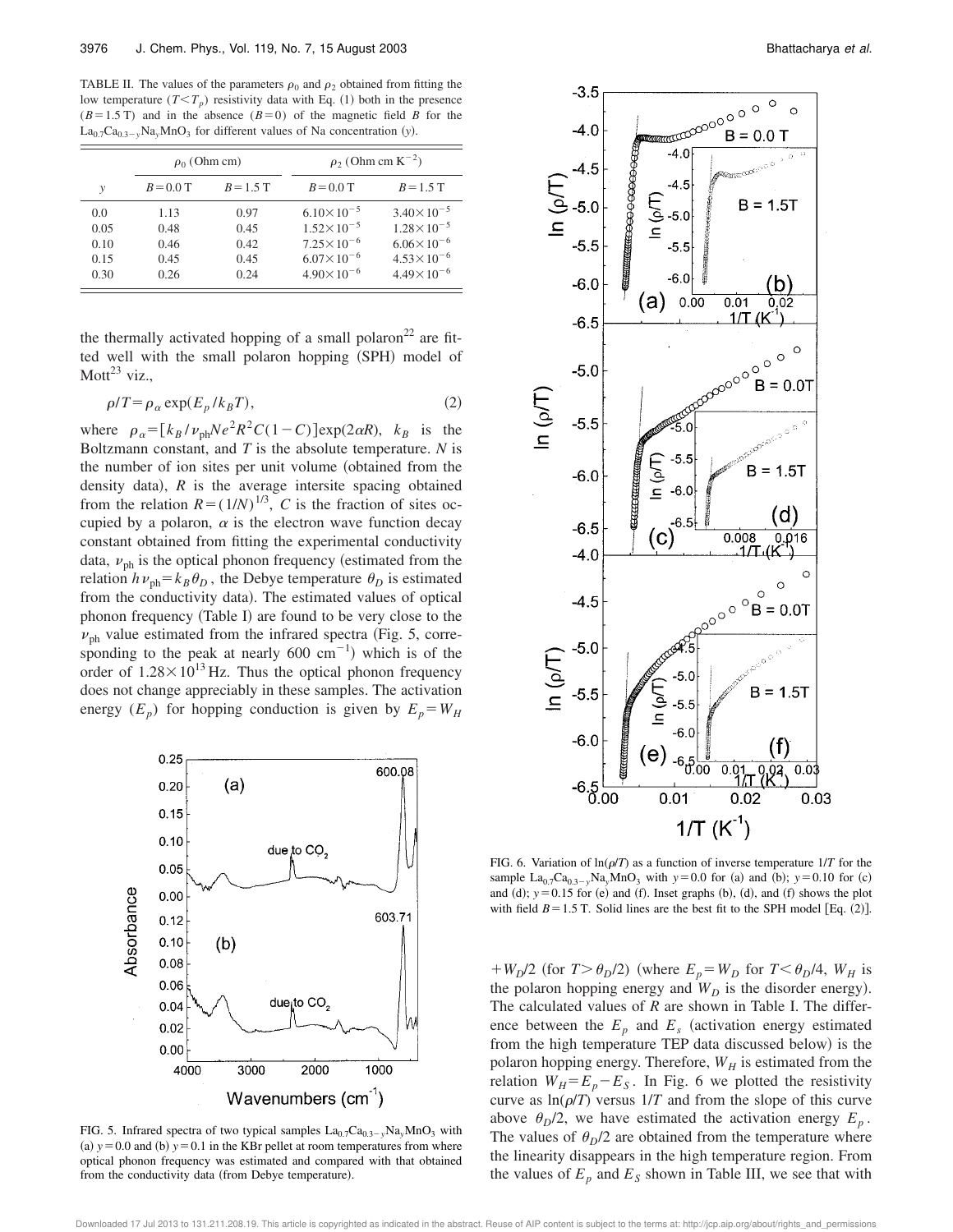TABLE III. The values of activation energies estimated from conductivity  $(E_p)$  and thermoelectric power  $(E_s)$ data and polaron hopping energy  $(W_H)$  of La<sub>0.7</sub>Ca<sub>0.3</sub><sub>y</sub>Na<sub>*y*</sub>MnO<sub>3</sub> for different values of *y* in the presence (*B* =1.5) and absence ( $B=0$ ) of the magnetic field ( $B$ ). The estimated values of dielectric constant ( $\epsilon$ ) and small polaron coupling constant  $(y)$  are also shown for different samples.

|               | $E_n$ (meV) |       | $E_s$ (meV) |         | $W_H$ (meV) |       | $\epsilon$ |       | $\gamma = 2 W_H / h \nu_{\rm ph}$ |      |
|---------------|-------------|-------|-------------|---------|-------------|-------|------------|-------|-----------------------------------|------|
| $\mathcal{V}$ | $B = 0.0$ T | 1.5 T | $0.0$ T     | $1.5$ T | $0.0$ T     | 1.5T  | $0.0$ T    | 1.5T  | $0.0$ T                           | 1.5T |
| 0.0           | 116.33      | 91.95 | 13.16       | 9.38    | 103.17      | 82.57 | 12.81      | 16.01 | 4.69                              | 3.75 |
| 0.05          | 104.59      | 83.87 | 12.76       | 11.34   | 91.84       | 72.53 | 13.97      | 17.69 | 3.74                              | 2.95 |
| 0.10          | 97.31       | 79.22 | 11.79       | 10.93   | 85.52       | 68.29 | 15.73      | 19.7  | 3.16                              | 2.52 |
| 0.15          | 91.92       | 77.20 | 11.60       | 9.64    | 80.31       | 67.56 | 16.83      | 20.01 | 2.85                              | 2.39 |
| 0.30          | 85.29       | 75.06 | 10.69       | 9.38    | 74.60       | 65.68 | 16.93      | 19.23 | 2.63                              | 2.31 |

increasing value of sodium concentration  $(v)$ , both the activation energies gradually decrease. This behavior is explained by considering that increasing *y* causes charge delocalization (due to decrease of  $\gamma$  or el–ph interaction constant) in the system and thereby the energy required to liberate a free carrier is reduced. We have also calculated the magnetic field dependent activation energies and observed that with the application of field, activation energy decreases for every doping concentration of  $Na(y)$  (Table III). This is due to delocalization of charge carriers reported earlier<sup>17</sup> and spin ordering in the system.

As mentioned earlier in this paper and also reported in our previous work<sup>17</sup> that the low temperature  $(T < \theta_D/2)$ transport phenomenon in perovskites and in some other semiconducting oxides are described by variable range hopping (VRH) of the charge carriers. Recently Jaime et al.<sup>8</sup> and Viret *et al.*<sup>9</sup> applied VRH conduction mechanism in the La– Ca–Mn–O system for the entire temperature above  $T_p$ . But as reported earlier,<sup>5</sup> the VRH model was derived for explaining the conductivity data below  $\theta_D/2$ . Conductivity data of the present samples are also best fitted with the VRH model between  $T_p$  and  $\theta_p/2$  and above  $\theta_p/2$ , small polaron hopping (SPH) model was applicable as discussed earlier. The expression for conductivity in the VRH model has the form  $\sigma_{dc} = \sigma_0 \exp(-T_0/T)^{1/4}$ , where  $T_0$  is a constant  $[=16\alpha^3/k_BN(E_F)]$  and  $N(E_F)$  is the density of states (DOS) at the Fermi level which is calculated from the slope of the log  $\sigma_{dc}$  versus  $T^{-1/4}$  curves (Fig. 7). The calculated values of  $N(E_F)$  both in absence ( $B=0$ ) and in presence of magnetic field are shown in Table IV. To calculate the values of  $N(E_F)$ , we have used  $\alpha=2.22$  nm<sup>-1</sup> (similar to the value used by Viret *et al.* for La–Sr–Mn–O samples) and  $T_0$  is found to be  $\sim 10^6$ . *N*(*E<sub>F</sub>*) values are also in good agreement with the previously reported values.<sup>5</sup> It is noticed from these estimated values that  $N(E_F)$  increases with increasing Na concentration (y). Application of magnetic field also increases  $N(E_F)$  for all Na concentrations. This increase of  $N(E_F)$  with the increase of both by Na doing and field is also expected, as the increase in conductivity is the obvious effect of the increased number of charges at the Fermi level.

Next, we tried to find out the nature of hopping conduction mechanism (adiabatic or nonadiabatic) both in presence and in absence of magnetic fields. It is recognized<sup>23</sup> that when the polaron band width  $J[-J_0 \exp(-2R\alpha)]$  approaches  $J_0$ , the hopping is adiabatic and the conduction is mainly controlled by the activation energy. Now, according



FIG. 7. Plot of  $\log \sigma_{dc}$  as a function of  $T^{-1/4}$  for the sample  $La_{0.7}Ca_{0.3-y}Na_{y}MnO_3$  with  $y=0.0$  for (a) and (b);  $y=0.10$  for (c) and (d);  $y=0.15$  for (e) and (f). Inset graphs (b), (d), and (f) show the plot with field *B*=1.5 T. Solid lines are the best fit to the VRH model  $\sigma_{dc} = \sigma_0 \exp(\sigma_0 t)$  $(-T_0/T)^{1/4}$  between  $T_p$  and  $\theta_D/2$ , where  $\theta_D$  is the Debye temperature.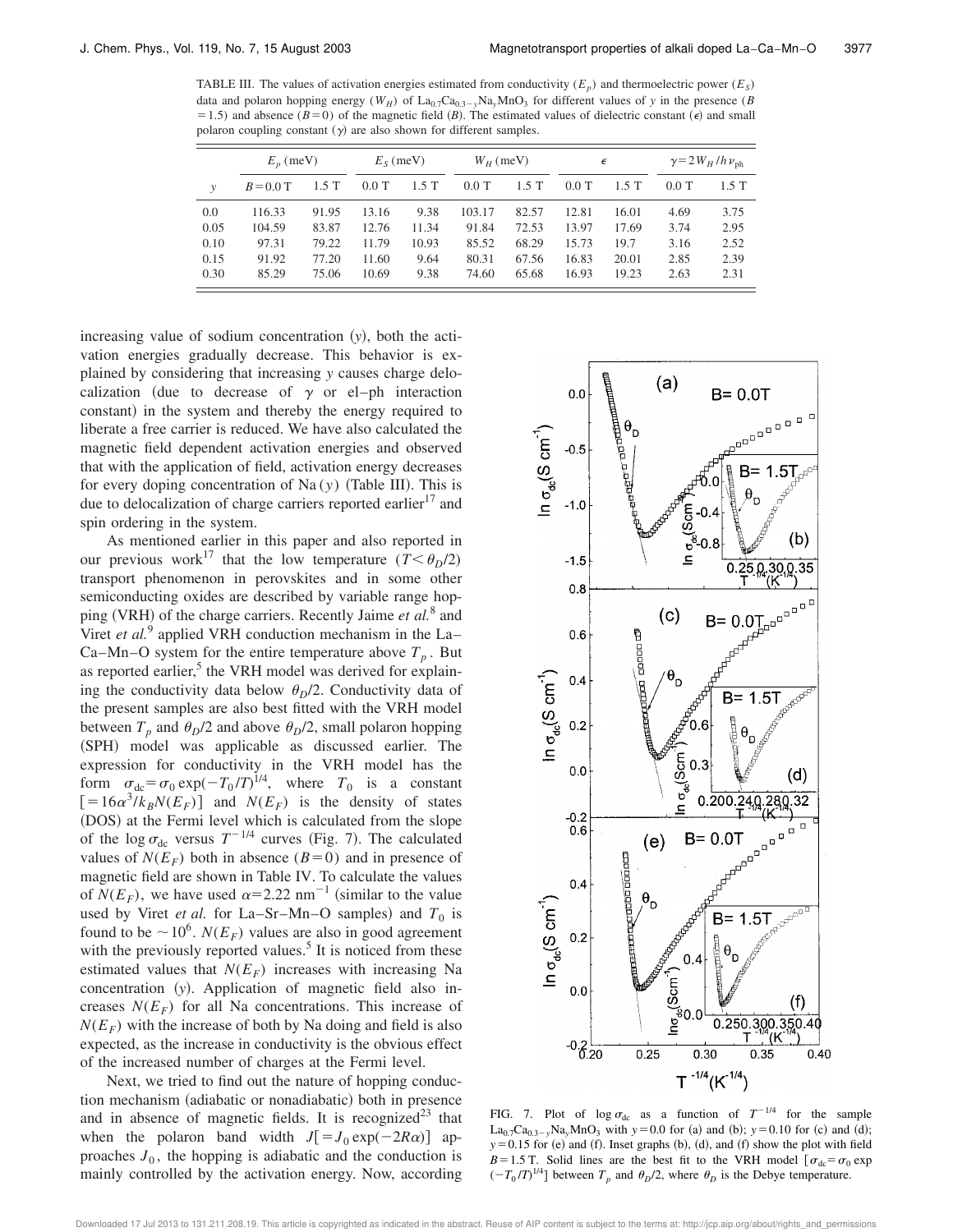TABLE IV. Values of the density of states (DOS) at the Fermi level  $N(E_F)$ , polaron bandwidth  $(J)$ , and  $\lambda$  in the presence ( $B=1.5$  T) and absence ( $B=0$ ) of the magnetic field ( $B$ ) estimated for different concentrations (*y*) for the sample  $\text{La}_{0.7}\text{Ca}_{0.3-y}\text{Na}_y\text{MnO}_3$  undergoing metallic transition at  $T_p$ .

|               | $N(E_F)$ (eV <sup>-1</sup> cm <sup>-3</sup> ) $\times 10^{-20}$ |        | $W_n$ (meV) |        | $J$ (eV)      |               | $\lambda$ (eV) |                 | $\alpha'$ |         |
|---------------|-----------------------------------------------------------------|--------|-------------|--------|---------------|---------------|----------------|-----------------|-----------|---------|
| $\mathcal{V}$ | $B = 0.0$ T                                                     | 1.5T   | $0.0$ T     | 1.5T   | 0.0T          | 1.5T          | $0.0$ T        | 1.5T            | $0.0$ T   | $1.5$ T |
| $0.0^{\circ}$ | 3.8                                                             | 17.9   | 262.54      |        | 218.54 0.0281 | 0.0267        | 0.0240         | 0.0227          | $-0.61$   | $-0.4$  |
| 0.05          | 6.938                                                           | 7.153  | 238.67      | 193.05 | 0.0275        | 0.0240        | 0.0246         | $0.0232 - 0.52$ |           | $-0.3$  |
| 0.10          | 8.521                                                           | 8.783  | 224.04      | 180.98 |               | 0.0265 0.0222 |                | 0.0254 0.0220   | $-0.47$   | $-0.3$  |
| 0.15          | 10.062                                                          | 10.964 | 212.82      | 179.52 | 0.0261        | 0.0222        | 0.0255         | 0.0219          | $-0.41$   | $-0.3$  |
| 0.3           | 12.998                                                          | 13.571 | 197.80      |        | 174.76 0.0243 | 0.0217        | 0.0241         | $0.0212 - 0.34$ |           | $-0.2$  |

to Holstein's condition<sup>24</sup> applicable for small polaronic conduction, the polaron bandwidth *J* should satisfy the inequality  $J > \lambda$  (for adiabatic hopping) and  $J < \lambda$  (for nonadiabatic hopping) where  $\lambda = (2k_B T W_H / \pi)^{1/4} (h \nu_{ph} / \pi)^{1/2}$ . In calculating  $\lambda$  values we have used previously calculated  $W_H$ (Table III) and  $v_{\text{ph}}$  (Table I) values. The *J* is independently calculated from the model proposed by Mott and  $Davis^{23}$ viz.,  $J \sim e^3 [N(E_F)/\epsilon^3]^{1/2}$  where the high frequency dielectric constant of the sample  $\epsilon$  is calculated from the relation  $W_H$  $= e^2/4\epsilon(1/r_p - 1/R)$  and  $r_p$  is the polaron radius [estimated from the relation  $r_p = 1/2(\pi/6N)^{1/3}$ . Average dielectric constant estimated from the reflectance spectra by Mayr *et al.*<sup>25</sup> for the sample  $La_{0.875}Sr_{0.125}MnO_3$  shows that for frequencies below phonon modes, dielectric constant  $(\epsilon)$  is dominated by a large static value amounts to 60 at low temperatures and it decreases to a value 30 at room temperatures. They assigned it to the increase in permeability in FM phase. In the vibrational frequency regime, via ionic polarizability,  $\epsilon$  is reduced to values close to 10. They explained the dielectric loss at low frequencies to be dominated by hopping process of charge carriers strongly coupled to the lattice that are thermally excited, resulting in a strong temperature and frequency dependence. The  $\epsilon$  value estimated from our data in the high temperature regime also shows a value  $\sim$ 10. Exploiting the values of  $N(E_F)$  (Table IV) and  $\epsilon$  (Table III), the estimated  $J$  values (given in Table IV) indicate that  $J$  decrease with increasing doping concentration of Na. The inequality  $J > \lambda$  is well satisfied for all the samples suggesting adiabatic hopping conduction mechanism both in presence and in absence of magnetic field. Here it should be mentioned that the condition for small polaron formation given by  $J \leq W_H/3$  (Tables III and IV) and  $r_p < R$  (Table I) is well satisfied for our samples both in presence and in absence of field further asserting the presence of small polaron in the present system.

To estimate the small polaron coupling constant  $(\gamma)$ , which is also a measure of the el–ph interaction constant of the sample, the relation due to Mott<sup>18</sup> viz.,  $\gamma = 2W_H/h \nu_{ph}$  is used. Millis *et al.*<sup>26</sup> have revealed that  $\gamma$  is a crucial parameter controlling the Curie temperature  $T_c$  which is close to the MIT temperature  $T_p$  for the present system. In Table III, the estimated values of  $\gamma$  show that with increasing *y*,  $\gamma$ decreases and thereby an increase of  $T_p$  is obtained, which is in agreement with the theory proposed by Millis *et al.* With the application of magnetic field,  $\gamma$  decreases, as predicted, showing decrease in el–ph coupling due to application of magnetic field (and hence causing an increase of conductivity). For the La–Na–Mn–O system showing an increase of  $T_p$  with Na doping, Rao *et al.*<sup>12</sup> predicted that Na doping induces a transition from strong Hund coupling between *e<sup>g</sup>* and  $t_{2g}$  spins to weak Hund coupling. In addition, they argued that MIT corresponds to a transition from a strong el–ph coupling, giving rise to a high resistivity, to a weak el–ph coupling that favors low resistivity. From the calculation of the coupling constant  $\gamma$ , we confirmed that increase of  $T_p$  with Na doping is associated with the decrease of  $\gamma$ . We also estimated the polaron binding energy  $W_p$  (Table IV) and effective mass  $m_p$  (Table I) of the polarons in the high temperature  $(T>T_p)$  phase from the following relations:<sup>27</sup>  $W_H$  $W_p/2 - J$  and  $m_p = [\hbar/2\omega_0 R^2] \exp(\gamma)$  for adiabatic hopping  $(\omega_0 = 2 \pi \nu_{ph})$ . Since the values of *R* and phonon frequency  $v_{ph}$  (Table I) are almost constant for all the samples, the effective mass of the polaron decreases with an increase of *y* and magnetic field or with the increase of conductivity of the samples. So the decrease of all the parameters  $W_H$ ,  $W_p$ , polaron coupling constant and  $m_p$  do not indicate that small polarons become large polarons (or bipolarons) in the high temperature phase  $(T>T_p)$  as reported in some recent work.<sup>6</sup> Effective mass of small polarons is much lower than that of bipolarons<sup>28</sup> with lower mobility and hence lower conductivity. Further support of the small polaron will be obtained from the high temperature TEP data discussed below. Actually, small polarons are slowly melted with the reduction of  $W_p$  as mentioned above, which results in the increase of spin–spin and electron–spin interaction. Using the parameters already derived, we find that the values of both polaron binding energy and effective mass reduce with the application of magnetic field and increase of the Na/K content. This destabilizes the small polarons which was also recently pointed out by Egami *et al.*7,29 From the present study we find that this small polaron instability may occur by doping as well as by increasing the magnetic field which enhances conductivity.

Therefore, the addition of Na/K leads the present system of our investigation from the polaronic hopping conduction regime towards the regime where conduction mechanism is governed by electron and spins. This is unlike the case of some high  $T_C$  cuprates showing semiconducting to superconducting transition where spin contribution to the conduction (above  $T_C$ ) is not present or negligible. It has been shown theoretically by Mott<sup>18</sup> that a larger value of  $\gamma$  indicates strong el–ph interaction as observed in insulating (semicon-

Downloaded 17 Jul 2013 to 131.211.208.19. This article is copyrighted as indicated in the abstract. Reuse of AIP content is subject to the terms at: http://jcp.aip.org/about/rights\_and\_permissions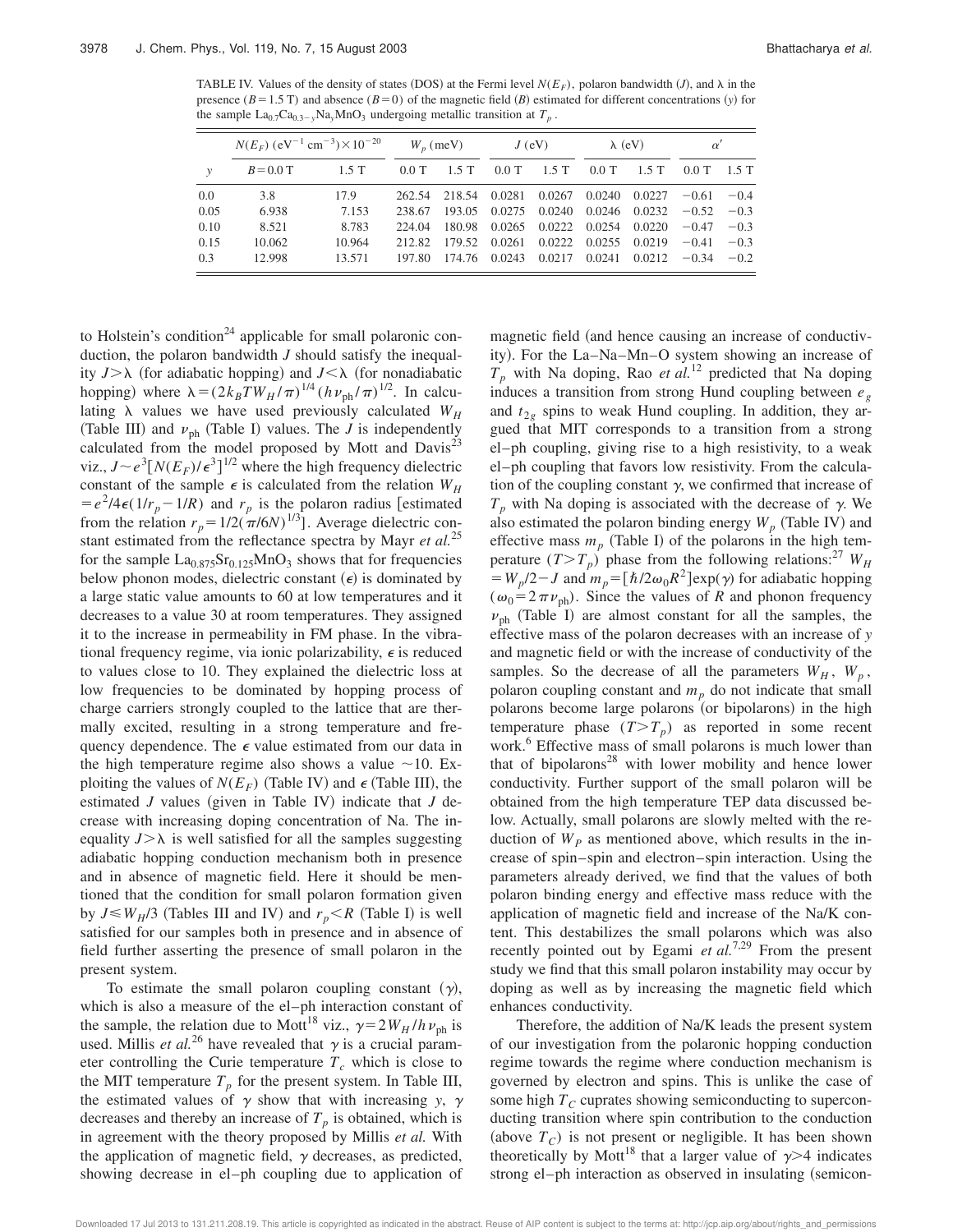

FIG. 8. Thermal variation of the Seebeck coefficient (S) of  $La_{0.7}Ca_{0.3-y}Na_yMnO_3$  with  $y=0$ , 0.05, 0.1, 0.15, and 0.3 without applying the magnetic field.

ducting) samples like  $\text{LaMnO}_3$ . From the estimated values of  $\gamma$ , we find that only for the samples with  $y$ <0.05, for example,  $La_{0.7}Ca_{0.3}MnO_3$ , the values of  $\gamma$ >4. With increasing *y*, small polaron coupling and el–ph coupling decreases and  $\gamma$  becomes <4 (for  $y \ge 0.05$ ). This signifies that in the Na doped systems, the probability of polaron formation decreases (or delocalization occurs) as *y* increases and hence electronic (metallic) conduction plays a major role. The conductivity data also shows that with increasing *y*, conductivity increases which further specifies the decreasing of el–ph interaction. This is considered to be one of the most important effects of Na/K doping on the manganite samples. It would be worthwhile to mention here that even for the corresponding undoped  $\text{La}_{1-x}\text{Ca}_x\text{MnO}_3$  system, where  $T_p$  increases with Ca content with the highest  $T_p$  for  $x=0.33$ , the value of the small polaron coupling constant  $\gamma$  does not become less than 4 in the  $T>T_p$  regime which distinguishes the La–Ca–  $Mn-O$  system from the present  $La-(Ca-Na)-Mn-O$  system of our investigation. In both the cases, however, conduction is due to small polaron hopping mechanism and the conductivity data cannot be fitted with bipolaron model.<sup>28</sup>

#### **B. Magnetic field dependent thermoelectric power**

Magnetic field  $(B=0-1.5 \text{ T})$  dependent thermoelectric power (Seebeck coefficient, *S*) of the Na doped  $\text{La}_{0.7}\text{Ca}_{0.3-y}\text{Na}_{y}\text{MnO}_3$  (0.0  $\leq y \leq 0.3$ ) system measured in the temperature range 80–300 K also supports the conductivity results discussed above. Figure 8 displays the temperature dependent thermoelectric power of the samples with different values of  $y=0.0, 0.05, 0.1, 0.15,$  and 0.3. It is seen that for the Na free undoped sample  $(y=0.0)$ , there is no change in sign of the Seebeck coefficient  $(S)$  and it remains negative throughout the temperature range of our investigation. It is further noticed that Seebeck coefficient becomes more nega-



FIG. 9. Temperature and magnetic field  $(B=1.5 \text{ T})$  dependent Seebeck coefficient (S) of four different samples  $La_{0.7}Ca_{0.3}$ <sub>*y*</sub>Na<sub>*y*</sub>MnO<sub>3</sub> with (a) *y*  $50.05$ , (b) 0.1, (c) 0.15, and (d) 0.3. Solid lines are best fit lines to Eq. (3).

tive with the addition of even a very small amount of sodium  $(y=0.05)$  in the Ca-site which is due to the increase of  $Mn^{4+}$  ion concentration. With further increase of *y*, *S* tends towards positive value finally becoming positive for *y*  $=0.15$  at low temperatures. Addition of larger amount of Na ions (for  $y=0.1$  and 0.15) in the M-site causes more hole doping centers which are localized in character and hence *S* value increases. This large value of thermopower arising from hole localization may occur due to the narrowing of *e<sup>g</sup>* band (due to smaller value of M-site average radii  $\langle r_{\rm M} \rangle$ ) and it also indicates distortion of the Fermi surface. The values of *S* for the sample with the highest doping ( $y=0.3$ ) and the undoped  $(y=0.0)$  sample are almost same (Fig. 8). This is because of the fact that for both the samples the relative % of  $Mn^{4+}$  and  $Mn^{3+}$  are nearly the same  $(60\% - 40\%$  for *y*  $=0.3$  and  $30\% -70\%$  for  $y=0.0$ ) and the ionic radii of Ca  $(0.99 \text{ Å})$  and Na  $(0.97 \text{ Å})$  ions are almost equal. The two factors (viz.,  $Mn^{4+}/Mn^{3+}$  ratio and ionic radii), determining the sign and magnitude of *S*, seem to be well matched for these two concentrations.

Figure 9 shows the variation of the Seebeck coefficient *S* with *T* in the absence and in the presence of a magnetic field  $(B=1.5 \text{ T})$ . For all the samples, it is observed that with the application of a magnetic field  $(B=1.5 \text{ T})$ , *S* values increase at low temperature and the difference between the two values  $\Delta S[(=S(0)-S(1.5))$ , where *S*(0) and *S*(1.5) is the *S* value in the absence and presence of the  $1.5$  T field decreases near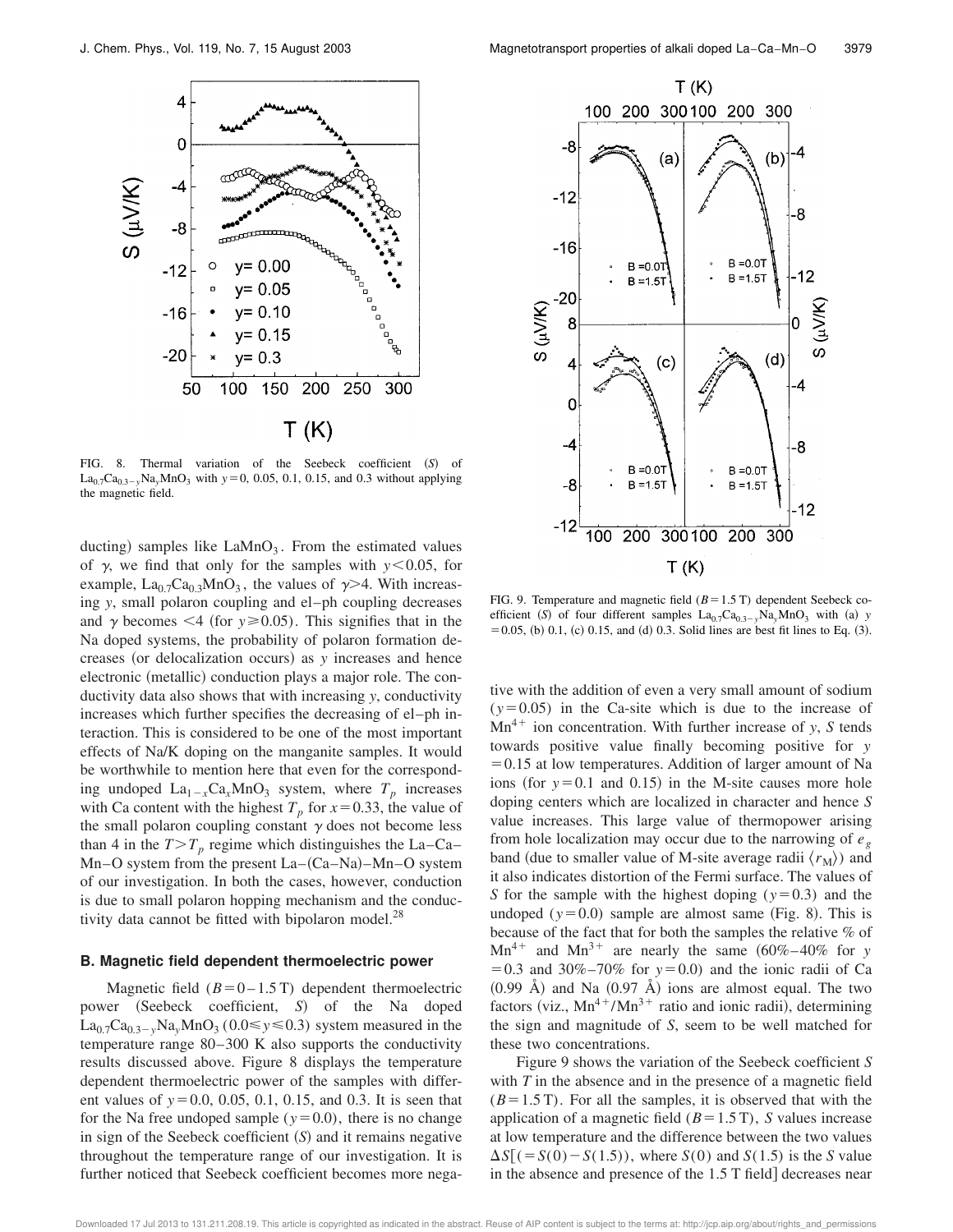TABLE V. The values of the parameters  $S_0$ ,  $S_{1.5}$ , and  $S_4$  obtained from fitting the low temperature (ferromagnetic metallic phase) thermoelectric power (TEP) data of  $La_{0.7}Ca_{0.3-y}Na_yMnO_3$  ( $y=0-0.3$ ) with Eq. (4) both in the presence ( $B=1.5$  T) and absence ( $B=0$ ) of the magnetic field (*B*).

|               | $S_0$ ( $\mu$ V/K) |         | $S_{1.5}(\mu V/K^{2.5})$ |                       | $S_4$ ( $\mu$ V/K <sup>5</sup> ) |                       |  |
|---------------|--------------------|---------|--------------------------|-----------------------|----------------------------------|-----------------------|--|
| $\mathcal{V}$ | $B = 0.0$ T        | 1.5T    | $B = 0.0$ T              | 1.5T                  | $B = 0.0$ T                      | 1.5T                  |  |
| 0.00          | $-3.84$            | $-3.71$ | $2.34 \times 10^{-3}$    | $2.30 \times 10^{-3}$ | $-4.10\times10^{-9}$             | $-5.69\times10^{-9}$  |  |
| 0.05          | $-11.17$           | $-9.93$ | $2.27 \times 10^{-3}$    | $1.70 \times 10^{-3}$ | $-2.44\times10^{-9}$             | $-2.36\times10^{-9}$  |  |
| 0.10          | $-10.41$           | $-7.39$ | $3.42 \times 10^{-3}$    | $2.80\times10^{-3}$   | $-2.63\times10^{-9}$             | $-2.51\times10^{-9}$  |  |
| 0.15          | 1.91               | 2.48    | $2.72 \times 10^{-3}$    | $2.13 \times 10^{-3}$ | $-2.98\times10^{-9}$             | $-2.97\times10^{-9}$  |  |
| 0.30          | $-7.23$            | $-6.85$ | $3.18 \times 10^{-3}$    | $3.05 \times 10^{-3}$ | $-2.57\times10^{-9}$             | $2.47 \times 10^{-9}$ |  |

 $T_p$ . This indicates that spin ordering that occurs under magnetic field, increases the thermopower of the present manganite samples. It has previously been found<sup>30</sup> that phonon drag  $(S_g)$  and magnon drag  $(S_m)$  contributions are present in the low temperature region and these contributions are proportional to their respective specific heat contributions so that  $S_g \alpha T^3$  and  $S_m \alpha T^{3/2}$ . This suggests that in the low temperature ferromagnetic phase, a magnon drag effect is produced due to the presence of electron–magnon interaction along with the effect of phonon drag due to electron–phonon interaction. But the effect of phonon drag contribution in the present sample is marginally greater than the magnon drag effect in the region of  $S_{\text{max}}$  (which is well below  $T_p$ , the MIT region). Thus, the phonon drag effect makes a major contribution in determining the low temperature peak  $(S_{\text{max}})$ of thermopower. The temperature dependence of *S* below *T<sup>p</sup>* can be fitted as before<sup>30</sup> with the relation of the form

$$
S = S_0 + S_{1.5}T^{1.5} + S_4T^4,
$$
\n(3)

where  $S_0$  is a constant term having no physical origin. The low temperature (FM phase below  $T_p$ ), TEP data of the samples (with  $y=0.0-0.30$ ) are well fitted with Eq.  $(3)$ [some are shown in Figs.  $9(a) - 9(d)$ ]. From the corresponding fitting parameters shown in Table V, we find  $S_{1.5} \ge S_4$ which suggests that at low temperatures, *S* is mainly governed by the second term in Eq.  $(3)$  arising due to electron– magnon scattering contribution. It is also shown above from the low temperature (FM phase) resistivity data [Eq.  $(1)$ ] that the electron–magnon scattering process dominates the conduction mechanism in the alkali metal Na-doped manganites. Therefore, from the TEP measurements also, it is reconfirmed that electron–magnon scattering process is predominant in the low temperature FM phase. Decrease of the electron–magnon scattering term (*S*1.5*T* 1.5) under magnetic field suggests that spins get favorably oriented under magnetic field and hence electron-spin scattering possibility reduces and the system behaves like a metal. But in the low temperature metallic phase (below  $T_p$ ), the exchange coupling strength increases leaving the electrons more delocalized and this makes the system magnetic (ferro or antiferromagnetic, depending on concentration, strength of exchange interaction). At high temperatures, the  $T^4$  term (spin wave fluctuation contribution) cannot be neglected and this term actually fits the data [with Eq.  $(3)$ ] over the high temperature region. The parameter  $S_0$  [Eq.  $(3)$ ] is found to increase in the presence of a magnetic field. However, the interdependency of the parameters  $S_0$ ,  $S_{3/2}$ , etc. is not well known and needs further study.

Stronger support in favor of small polaron formation is obtained from the high temperature  $(T > \theta_p/2)$  TEP data where there is disorder and localization. In this region TEP data fits excellently with Mott's well-known equation<sup>23</sup> of the Seebeck coefficient based on polaron hopping, viz.,

$$
S = k_B / e[E_S / k_B T + \alpha'], \qquad (4)
$$

where  $E<sub>S</sub>$  is the activation energy obtained from the TEP data and  $\alpha'$  is a constant related to the kinetic energy  $(=k_B T \alpha')$  of the polarons (carriers). For  $\alpha' < 1$  small polaron hopping conduction occurs, while for  $\alpha' > 2$  the conduction involves large polarons.<sup>30</sup> Figure 10 gives the *S* versus 1/*T* plots for all the samples both in presence and in absence of magnetic field. Solid lines give the best fit of the experimental data with Eq.  $(4)$ . From the slope of *S* versus  $1/T$  curves, we obtain the values of activation energy  $E<sub>S</sub>$  of the samples shown in Table III. The constant  $\alpha'$  is obtained from the intercept of the plotted curves (Table IV). The estimated values of  $\alpha'$  from Eq. (4), indicated  $\alpha' < 1$  for both zero and 1.5 T magnetic field. Therefore, the small polaron hopping conduction mechanism is also strongly supported by the high temperature  $(T>T_p)$  TEP data. Consequently, the possibility of the formation of large polarons in  $\text{La}_{0.75}\text{Ca}_{0.25}\text{MnO}_3$ , as discussed by Zhao *et al.*<sup>6</sup> in recent papers, is not supported from the field dependent or independent TEP study for the Na/K doped samples. Zhao *et al.*<sup>6</sup> also used Eq.  $(4)$  for the fitting of their high temperature TEP  $(T>T_p)$  data. But they did not estimate  $\alpha'$  which showed the small or bipolaron behavior in the system. From conductivity data also we have discarded the possibility of the formation of large polaron (or bipolarons) above  $T_p$  in the high temperature phase.

With the application of a magnetic field, we noticed (Table III) that the hopping energy  $W_H$  and polaron binding energy decrease, which means that the small polarons melt near the Curie temperature (in the present case around  $T_p$ since  $T_p \approx T_c$ ). As a consequence a glasslike transition might appear near *T<sup>c</sup>* depending on doping. Interestingly, a glasslike melting of polarons has been observed from recent neutron diffraction studies<sup>31</sup> of the La–Ca–Mn–O system. Below this glasslike transition (i.e., below  $T_p$ ), as mentioned above, exchange interaction increases and electron–electron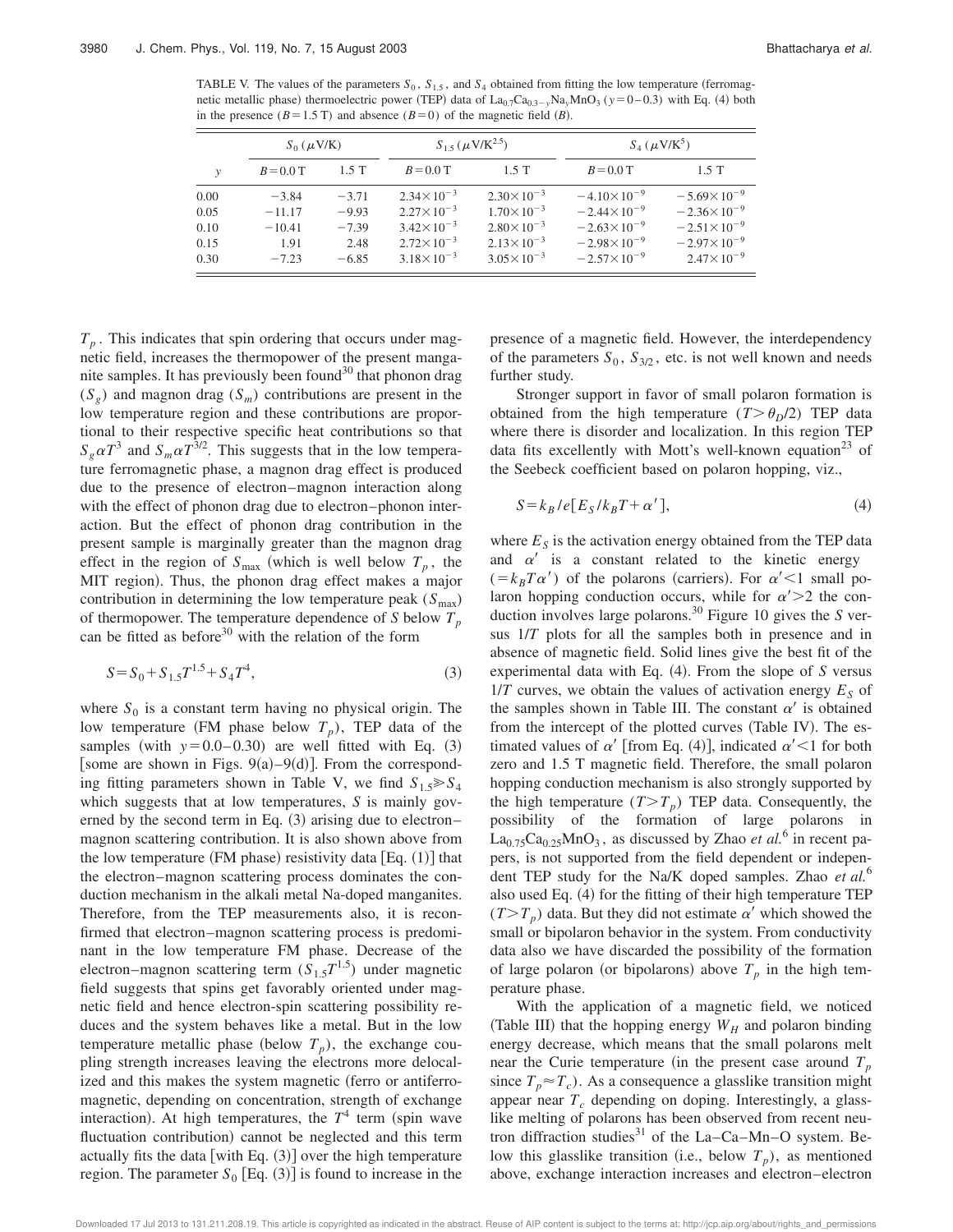

FIG. 10. The Seebeck coefficient *S* vs 1/*T* plot for four different  $La_{0.7}Ca_{0.3-y}Na_yMnO_3$  samples with (a)  $y=0.0$ , (b) 0.05, (c) 0.1, and (d) 0.15. Solid lines are the best-fit lines to the Mott's model [Eq.  $(4)$ ].

and electron–magnon interactions primarily draws the system to the metallic ferromagnetic state.

#### **IV. SUMMARY AND CONCLUSION**

Magnetic field dependent transport properties (resistivity and thermoelectric power) of the Na/K-doped  $La_{1-x}Ca_{x-y} (Na/K)_y MnO_3$  (x=0.3,0.0≤y≤0.3) system shows an increase in the dc-conductivity and metal–insulator transition temperature  $T_p$  with an increase in doping concentration  $(y)$  which is caused by the decrease of small polaron coupling constant  $(\gamma=4.69-2.63)$  in the high temperature  $(T>T_p)$  phase. Within the temperature range of our investigation, an increase of  $y$  or the increase of magnetic field  $(B)$ has the same effect on  $T_p$  and conductivity of the system studied. The high temperature  $(T>T_p)$  resistivity data both in the presence and in the absence of magnetic field can be fitted to the VRH model (for the regime  $T_p \le T \le \theta_p/2$ ) and to the SPH model (for the regime  $T > \theta_D/2$ ). The hopping is found to be adiabatic in nature both in presence and in absence of magnetic fields. The activation energies  $(E_p, E_s, W_H)$  and the small polaron coupling constant  $(\gamma)$ which is a measure of el–ph coupling strength decrease causing an increase in conductivity. The decrease of the polaron coupling constant, effective mass, binding and hopping energies mean ''melting of small polarons'' and the corresponding increase of conductivity. Due to high conductivity and low polaronic interaction constant, Mott's condition of strong el–ph interaction breaks above a particular Na/K doping content as a consequence the electrons get delocalized which causes an increase of conductivity. With the lowering of temperature and around  $T_p$  or  $T_c$ , where maximum electrons are delocalized (due to loss of energy by the polarons), a glasslike transition is predicted. The melting of small polarons around  $T_p$ , gives rise to the strong spin– spin (exchange) and electron–magnon interactions which is important for the creation of metallic ferromagnetic/ antiferromagnetic phase (depending on *y*, spin–spin and electron–magnon interactions below  $T_p$ ). Our results do not support the formation of large polarons (or bipolaron). High temperature TEP data also suggest the small polaron formation.

In the low temperature metallic phase, the resistivity data of the alkali metal doped manganite system are best fitted to the equation  $\rho = \rho_0 + \rho_2 T^2$  suggesting the importance of electron–magnon scattering to be dominant in the ferromagnetic phase. The corresponding Seebeck coefficient data (in the FM phase) also well fitted to the equation *S*  $=S_0 + S_{3/2}T^{3/2} + S_4T^4$  suggesting that low temperature conduction mechanism is mainly controlled by an electron– magnon scattering process in line with the finding of conductivity measurements.

#### **ACKNOWLEDGMENTS**

The authors are grateful to the Department of Science and Technology, Government of India for financial support. One of the authors  $(B.K.C.)$  is also grateful to NSC, Taiwan (ROC) for partial financial assistance during his stay at the Department of Physics, NSYS University.

- <sup>1</sup>A. Urushibara, Y. Moritomo, T. Arima, A. Asamitsu, G. Kido, and Y. Tokura, Phys. Rev. B 51, 14103 (1995).
- <sup>2</sup>R. Mahendiran, S. K. Tiwary, and A. K. Raychaudhuri, Solid State Commun. 98, 701 (1996).
- ${}^{3}$ C. Zener, Phys. Rev. **82**, 403 (1951).
- <sup>4</sup>A. J. Millis, P. B. Littlewood, and B. I. Shraiman, Phys. Rev. Lett. **74**, 5144 (1995).
- <sup>5</sup>S. Pal, A. Banerjee, E. Rozenberg, and B. K. Chaudhuri, J. Appl. Phys. **89**, 4955 (2001).
- <sup>6</sup>Guo-meng Zhao, Y. S. Wang, D. J. Kang, W. Prellier, M. Rajeswari, H. Keller, T. Venkatesan, C. W. Chu, and R. L. Greene, Phys. Rev. B **62**, R11949 (2000); A. S. Alexandrov and A. M. Bratkovsky, Phys. Rev. Lett. **82**, 141 (1999).
- ${}^{7}$ T. Egami and D. Louca, Phys. Rev. B 65, 094422 (2002).
- <sup>8</sup>M. Jaime, M. B. Salamon, M. Rubenstein, R. E. Treece, J. S. Horwitz, and D. B. Chrisey, Phys. Rev. B 54, 11914 (1996).
- <sup>9</sup>M. Viret, L. Ranno, and J. M. D. Coey, Phys. Rev. B 55, 8067 (1997).
- <sup>10</sup>A. Banerjee, S. Pal, and B. K. Chaudhuri, J. Chem. Phys. **115**, 1550  $(2001)$ .
- <sup>11</sup>C. Boudaya, L. Laroussi, E. Dhahri, J. C. Joubert, and A. Cheikhrouhou, J. Phys.: Condens. Matter 10, 7485 (1998).
- <sup>12</sup>G. H. Rao, J. R. Sun, K. Bärner, and N. Hamad, J. Phys.: Condens. Matter **11**, 1523 (1999).
- <sup>13</sup>N. Abdelmoula, A. Cheikhrouhou, and L. Reversat, J. Phys.: Condens. Matter 13, 449 (2001).
- <sup>14</sup>S. Roy, Y. Q. Guo, S. Venkatesh, and N. Ali, J. Phys.: Condens. Matter **13**, 9547 (2001).
- <sup>15</sup>S. Zouari, L. Ranno, A. C. Rouhou, M. Pernet, and P. Strobel, Solid State Commun. 119, 517 (2001).
- <sup>16</sup>M. Jaime, P. Lin, M. B. Salamon, and P. D. Han, Phys. Rev. B **58**, R5901  $(1998).$
- <sup>17</sup>S. Bhattacharya, A. Banerjee, R. K. Mukherjee, H. D. Yang, and B. K. Chaudhuri, J. Phys.: Condens. Matter **14**, 10221 (2002).